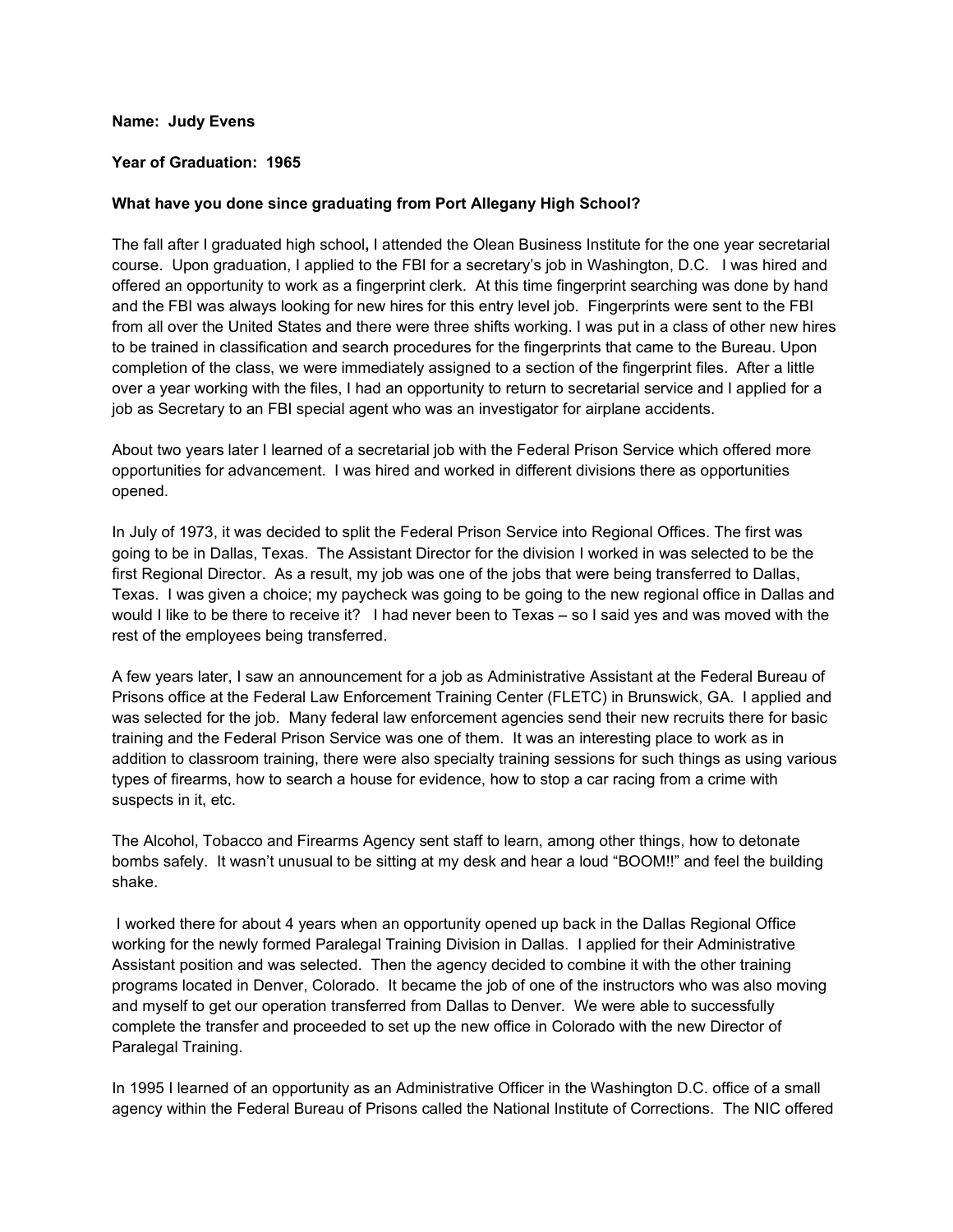expert assistance and training to correctional agencies throughout the United States. Since I was beginning to think about retirement, an opportunity to get back to the East Coast interested me. I applied and was selected. When I became eligible in the fall of 2002, I retired.

# **Where do you currently live?**

After retirement, I moved back to Port Allegany and plan to remain here.

# **Who was your favorite teacher in high school? Why were they your favorite?**

Port Allegany was a good place to grow up and over the years of working with people from all over the country I came to appreciate the quality of the education I received in the Port Allegany School System. I was and am thankful for my teachers at Port for their patience with me and for challenging me to do my best while I was in school here. It paid off!

I do have to mention one teacher especially who, although I did not appreciate it at the time, was a great help to me in one of my jobs. At one point I worked in the Regional Facilities Office with Architects and Engineers. This was the time when concerns about energy conservation were developing and the agency started more seriously tracking energy usage. Mr. James Petzold was my high school Physics Teacher. One of the things we had to learn was how to compare the efficiency of different types of energy usage. At the time I took it, it seemed something I would NEVER in my life use and wondered why I had to waste my time on it. Well in my job as secretary RFO, I was to collect information from field reports about their energy usage for my boss. Because of Mr. Petzold's class, I was able to impress my boss by understanding and helping some field people with the new reports on energy conservation. When I returned to Port Allegany after my retirement, I made sure to let Mr. Petzold know how much I appreciated the "useless" information that he had made our class learn!

# **What is your fondest memory of Port Allegany High School?**

I really enjoyed working on the class yearbook. It was fun working with classmates and reviewing all the things we had been through as a class. It was a good way to wind up my high school years to relive those memories.

## **Is there anything else you would like to add?**

I was blessed to be able to grow up here in Port Allegany. But as a young adult, I had the urge to "see the rest of the country." Part of being able to do that was because of the quality of the education I received while attending school here. It allowed me to take on new opportunities and take on new challenges. Although I never went to college, I was able to use the ability to learn that had been taught me in school here to have a successful career. Now that I am retired, I am very glad to be back here in my hometown. I have made a lot of new and good friends since my return and have come to appreciate the many good things this town offers.